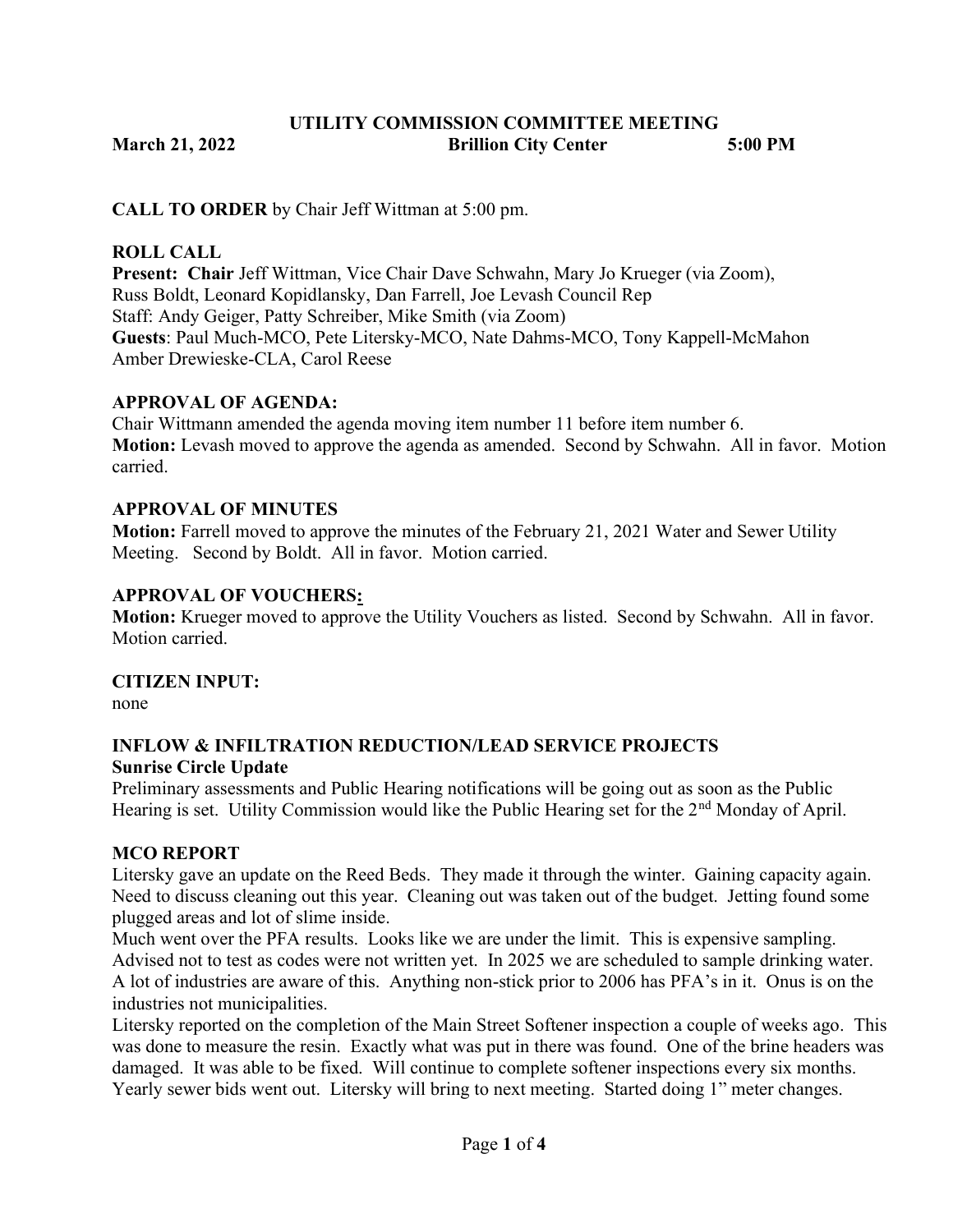## Well 5 Generator Repair

Litersky reported board has been replaced. Believe there is money in the budget for it.

# ENGINEERS REPORT Update - WWTP Upgrade Plan

Kappell previously reviewed the recommended plans with phasing options. Met with Wills. In a holding pattern until a financial analysis can be completed. Final compliance alternative plan for effluent total phosphorus compliance needs to be submitted in June. Need to formalize recommended plan, hold a public hearing and then move into design. McMahon was asked to supply cost for the design process. Kappell is reluctant to put together without an approved recommended plan. Keep in mind the \$19 million opinion of estimated capital cost includes assumed engineering cost of 15% and 25% for contingencies. Typically, the greater the project cost the smaller the percentage of the engineering portion. Looking for direction on how to proceed with the facility plan. The logical next step is to know the cost to take it to the bid level. Need to figure out how we are going to pay for this service. Kappell can put together the estimated design fee but at this point will not have the detailed scope of work.

### Proposal for Final Compliance

Kappell explained this is year four of a four-year compliance schedule. Report should be straight forward. Summarize last year's data and work to date and provide City's intended method of compliance with effluent phosphorus limits. DNR recommendation is to focus the report on the limit in the permit instead of DRAFT TMDL limits. Proposing to complete this report based on time and expenses estimated at \$10,000.

Motion: Kopidlansky moved to approve the Proposal for the Final Compliance reporting. Second by Levash. All in favor. Motion carried.

### **CHAIRMAN**

Nothing to report

### PUBLIC WORKS DIRECTOR

### Ariens - Glenview Water Tower for Point-To-Point Wireless Transmission Network Proposed Agreement – Recommendation to have City Attorney review

The original proposal and the City of Brillion's attorney response was included in the packet. Someone needs to go through the suggestions from the lawyer. Mayor Smith suggested the Commission make a motion to accept each change, then send to Ariens for approval before having the lawyer rewrite. Geiger indicated the property belongs to the City and that Drewieske will need to answer the revenue allocation.

Mayor Smith indicated he will review with Drewieske. Geiger offered to assist. Will bring back to the next meeting.

Well Property On Main Street (Funeral Home/City Property Agreement – Pielhop) Waiting for the Hold Harmless agreement to come back from the attorney.

# CITY ADMINISTRATOR Audit/Rate Increase (Update)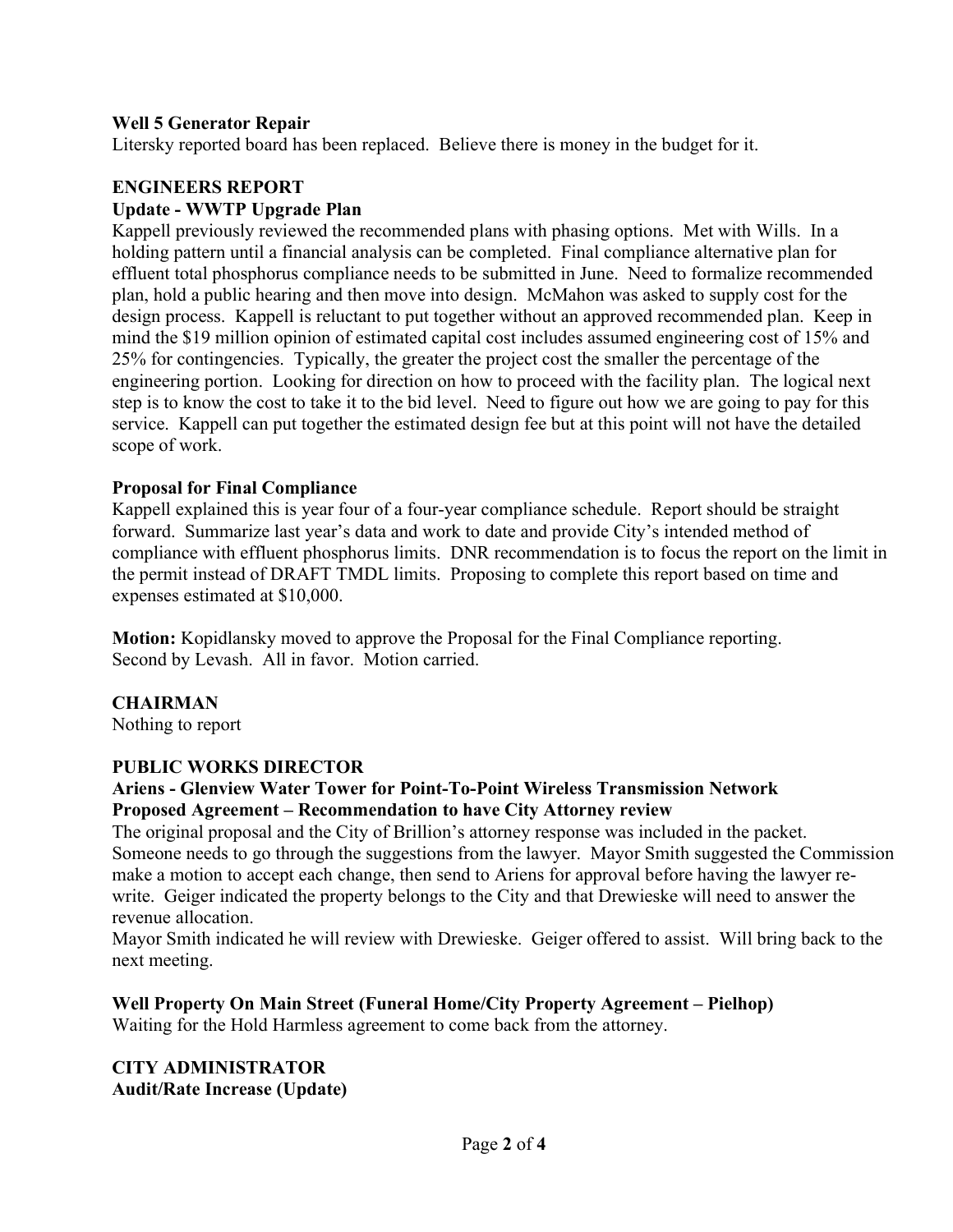Drewieske explained the Water Rate case has not been started. The 2021 Financial needed to be completed first. The 2021 Financial Reports will be reviewed at Monday, March 28, 2022 Committee of the Whole meeting. Looking at May time frame. Will bring back to the Committee before filing. Will take 15-20 days for an answer. The hope is by  $4<sup>th</sup>$  quarter 2022 we can have new rates in place. Litersky will work on getting what is needed for 2022 information to Drewieske.

The sewer rates are not regulated. The 2022 rate increase is already in place. Drewieske recommended continuing to have a flat sewer rate increase for the next three to four years until needing to fund the plant upgrade. Continue to complete due diligence, continue to work with McMahon, the annual increase should mitigate the increase at that time.

Drewieske recommended taking the excess and put aside in replacement fund to offset borrowing. Currently paying \$199,000 in principal and interest. With a \$19 million project the principal payment will be \$475,000 over the next 40 years. Continue to explore principal forgiveness options. The loans need to be Revenue Bonds and not GO. Currently the City has \$300,000 in the equipment replacement account.

Krueger inquired about the current Revenue Bond requirements. Water and Sewer combined has had enough to met the requirement. Any new loan will have a requirement as well.

Drewieske recommends paying off any current debt before taking on any loan for this project.

The numbers discussed with regards to reserves will be in the financial report.

Much explained this information is in the CMAR report.

Wittmann asked Drewieske for her gut feel on the increase. Drewieske suggested planning for at least 20% with the majority being inflationary and capital in nature.

# CLERK/TREASURER

Billing – leak detected (561 S Glenview Ave, 496 Ridgeway Court, 214 S Parkway – Parkview Homes) Reese, 496 Ridgeway Court, informed the Commission she sent a letter regarding a leak detected. She is only questioning the sewer amount. Asking for the sewer amount to be adjusted and the water was discharged via sump pump.

Motion: Schwahn moved to adjust Reese's sewer amount billed to the previous billed amount plus the increase based on volume leaving the rest of the invoice at 100%. Seconded by Farrell. All in favor. Motion carried.

Litersky and Dahms explained the other two leaks detected at 561 S Glenview and 214 S Parkway were the same as Ridgeway. The water did not go down the sewer.

Motion: Schwahn moved to adjust Glenview and Parkway the same as Ridgeway (previous billed amount plus the increase based on volume leaving the rest of the invoice at 100%). Seconded by Levash. All in favor. Motion carried.

Levash suggested getting a policy in place for these kinds of instances.

Dahms explained the leaks are detected but only when the meters are read.

# OLD BUSINESS

Farrell asked when the requested financial reports will be supplied on a regular basis.

Mayor Smith reported a verbal offer was made for the DPW Director position.

The DPW wage allocation topic was discussed. This is something that needs to happen during budget time.

The meeting time was discussed.

Motion: Farrell made a motion to move the April, 2022 meeting time to 5:30 pm. Seconded by Krueger. All in favor. Motion carried.